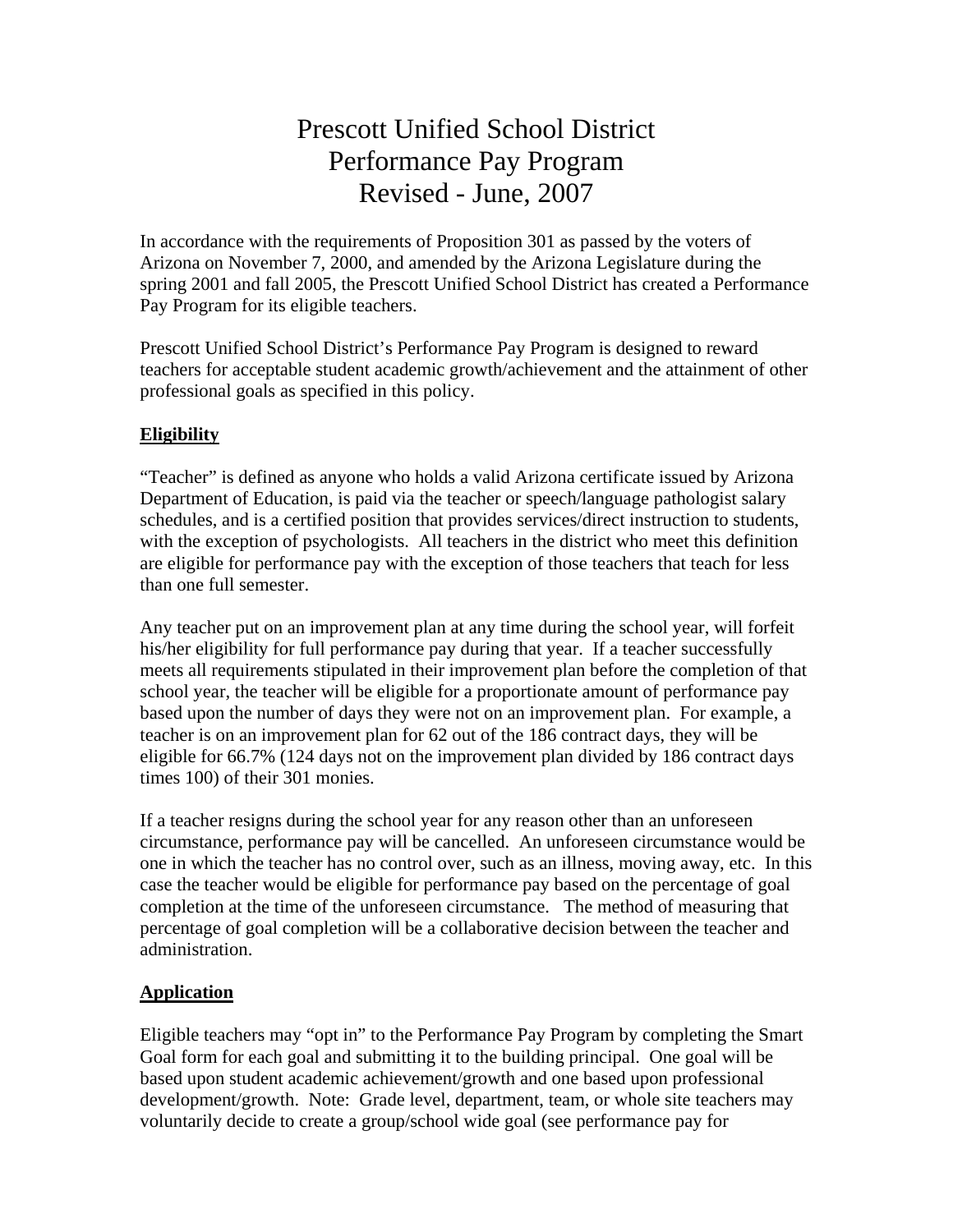group/school wide goal section). The building principal or assigned department heard/approved supervisor must approve both the goals and the criteria for measuring them before September  $30<sup>th</sup>$ . Both the teacher and principal will sign the Smart Goal form and keep a copy. No later than the teacher's last contract day, the principal and teacher will each initial the Smart Goal form verifying the extent of completion of the teacher's goals.

# **Performance Pay Stipends**

Eligible teachers may obtain a total of ten shares; five for their student academic achievement/growth goal and five for their professional development/growth goal. Of the total amount of money received from the State for performance pay, 100% will be used to award teachers their earned stipend. At the conclusion of the school year, the total number of shares earned by all eligible teachers will be determined. This total will be divided into the money received from the State for performance pay. This will determine the value of each share.

Stipends for performance pay will be given to each teacher at the end of each school year, or no later than June  $20^{th}$ , or as soon thereafter as possible (G. Board 11/13/01).

It is important to note that performance pay amounts that are available to teachers may vary from year to year. Monies generated by the State of Arizona for performance pay are revenue driven, and may increase or decrease according to the receipt of revenue.

# **A. Performance Pay for Individual Goals**

Eligible teachers will not have to compete against one another for performance pay stipends. Stipends for individual goals will be determined at the end of each school year. All money available for individual performance pay will be awarded each year based on the number of "shares" that each teacher earns.

- Each eligible teacher has an opportunity to earn 10 shares by completing 100% of his/her goals. In this manner, 9 shares would be awarded for 90% completion, 8 shares for 80% completion, etc. (Example: If a share was worth \$200 and a teacher competed 90% of his/her goals, 9 shares would be awarded for a total of \$1,800). Fractional parts of shares are allowable.
- A part-time teacher has the opportunity to earn shares proportional to that teacher's FTE (full time equivalent). For example, if a teacher works 4 hours daily (.5 FTE), that teacher would be eligible for 5 shares. If a teacher works 2 hours daily (.25 FTE), that teacher would be eligible for 2.5 shares, etc.
	- o A greater than .5 FTE, but less than 1.0 FTE would create two goals worth their proportionate number of shares. One goal would be based upon academic achievement/growth and the other goal would be based upon professional development/growth.
	- o A .5 FTE or less employee would create one goal worth their proportionate number of shares. By default, this goal would alternate years between a student academic achievement/growth goal and a professional development/growth goal. If this years' goal was based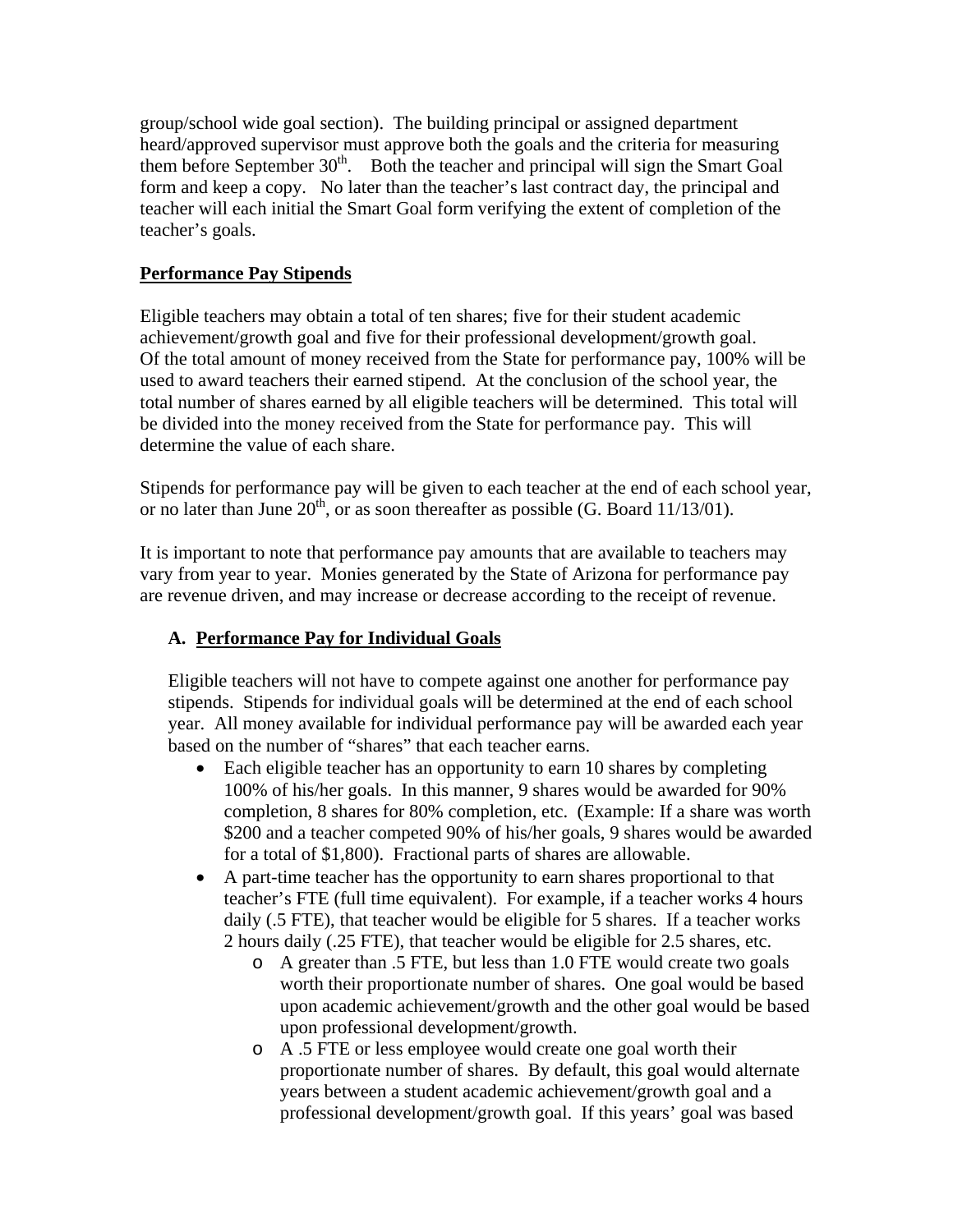upon student academic achievement/growth, the next year's goal would be based upon professional development/growth. The following year, their goal would again be focused upon student achievement/growth.

o A .5 FTE or less employee may voluntarily choose to have their goal be focused on student academic achievement/growth consecutive years.

### **B. Performance Pay for Group/School Wide Goal**

Eligible teachers will not have to compete against one another for performance pay stipends. In group/school wide goals, teachers will work with other teachers towards a common goal. If a group of teachers chooses to participate in a group/school wide goal, their group goal will be worth 5 shares for each teacher. Each teacher can still earn a total of 10 shares and the share's worth is determined as outlined under the "Performance Pay Stipends" heading. Partial or prorated shares can still be earned if participating in a group/school wide goal and the goal is not 100% complete.

Note: If the group/school wide goal is based upon student academic achievement/growth, each teacher participating would also create an individual professional development/growth goal. If the group/school wide goal is based upon professional development/growth, each teacher participating would also create an individual student academic achievement/growth.

#### **Goals**

Goals for performance pay purposes must be challenging, yet attainable. They must be measurable and the measurement criteria must be identified and agreed upon before the teacher and principal sign the SMART goal form.

Setting individual goals will be a collaborative process between the teachers and principal or assigned department heard/approved supervisor. Setting group/school wide goals will be a collaborative process between the principal or assigned department heard/approved supervisor and those teachers who voluntarily opted for a group/school wide goal. All goals for performance pay must be identified and agreed upon no later than September 30 of the year in which the goals will be undertaken. In the event that unforeseen circumstances prevent a goal from being undertaken, a readjustment of a goal may be necessary.

#### **Appeals Process**

If a teacher and principal do not agree on the percentage of the goal(s) completion or on any other part of the performance pay process, the teacher may appeal to the superintendent. If a teacher and superintendent do not agree on the percentage of the goal(s) completion or on any other part of the performance pay process, the teacher may appeal via Governing Board Policy GBK (Staff Grievances).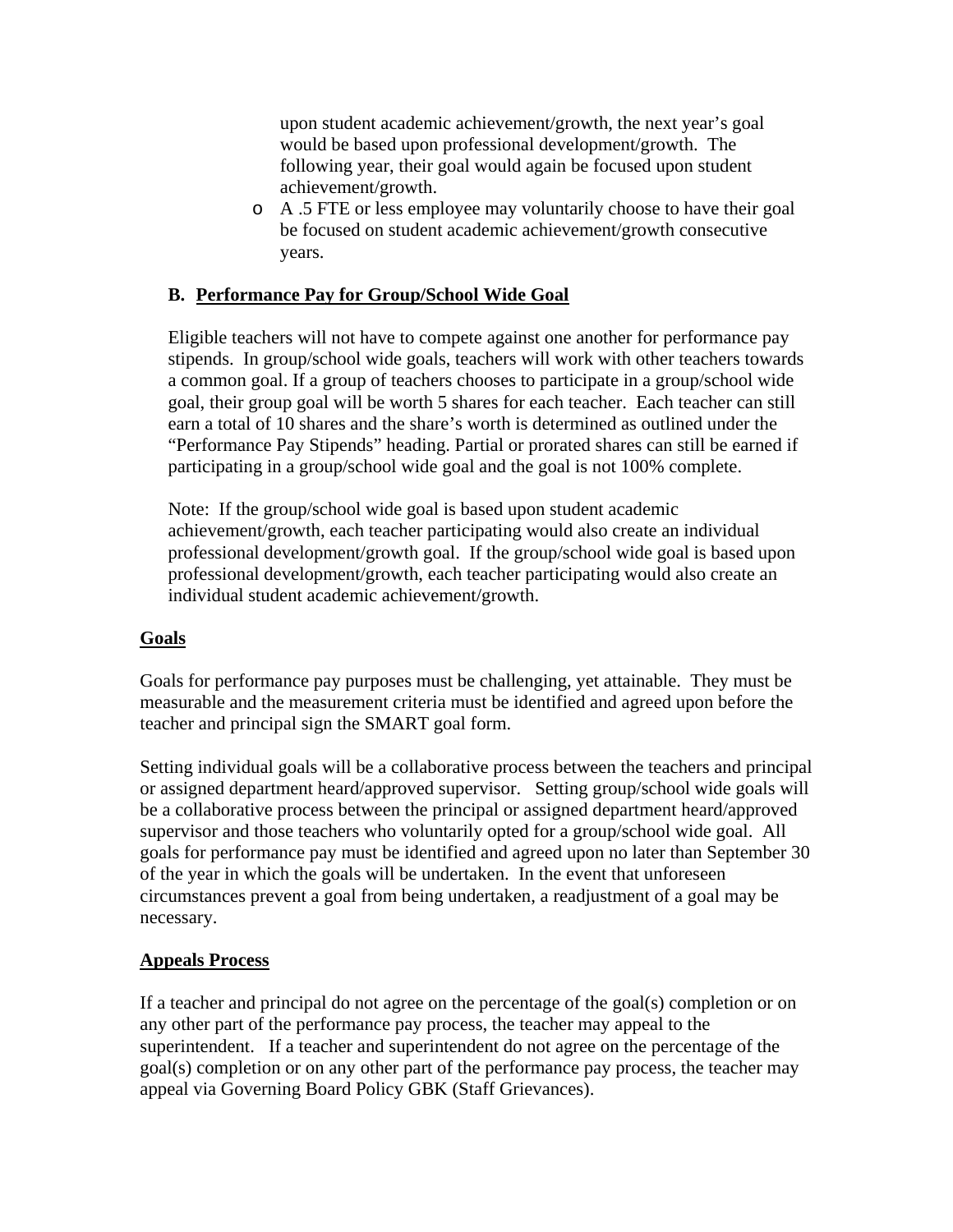# **Evaluation**

A committee comprised of regular classroom teachers, a teacher representing the special areas, and an administrator will undertake a regular evaluation of the Performance Pay Program. Adjustments may be made to any area of the Performance Pay Program, as needed.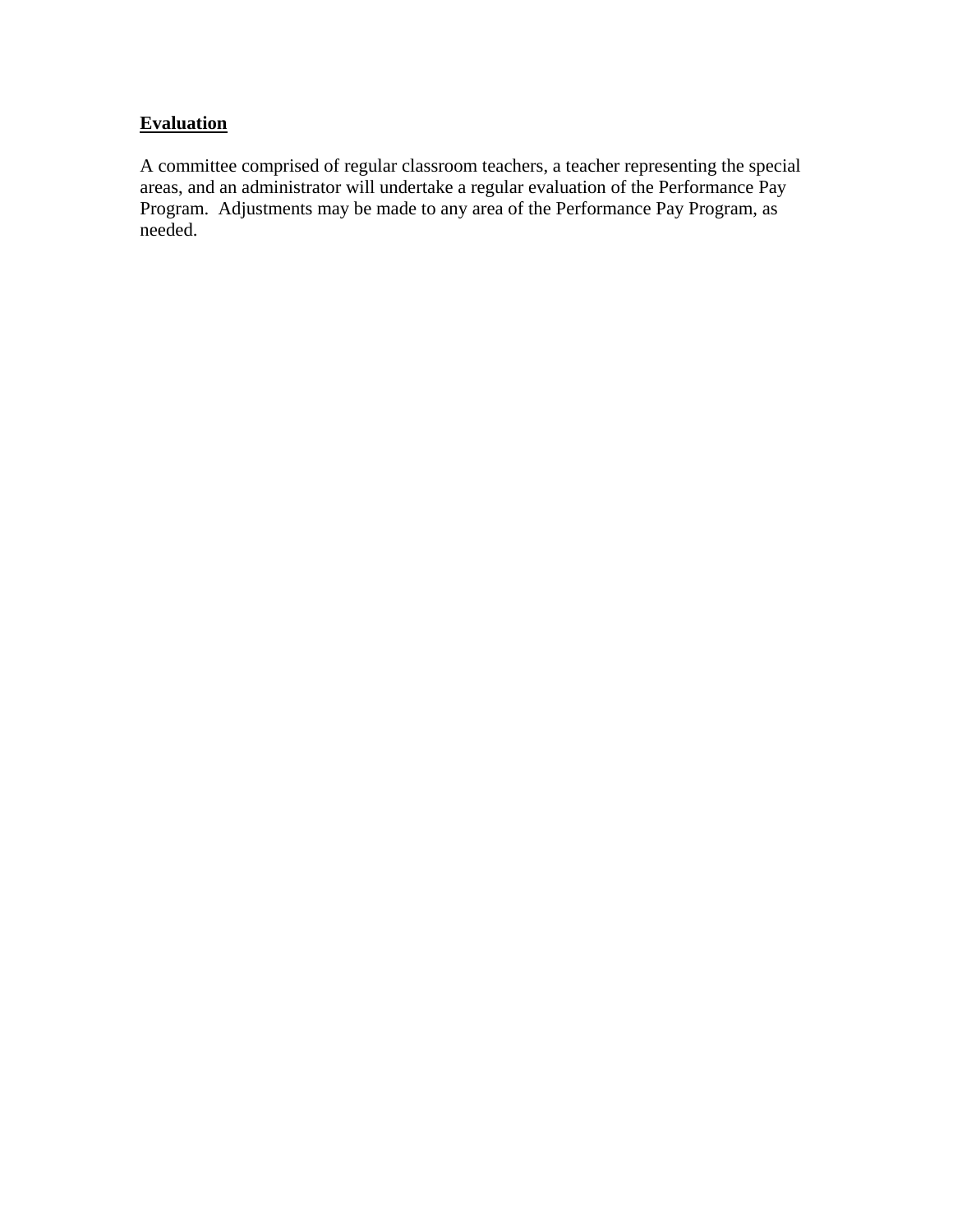### **Individual Goal Categories:**

For individual performance pay, teachers will select two separate goals, at least one of which must be from category #1 or #2 (academic achievement or growth). \*\*\*

- 1. Academic achievement (AIMs and Terra/Nova may not be used)
	- o Criterion Reference **Tests**
	- o Running Records
	- o Portfolios
	- o Accelerated Reader
	- o Star Tests
- 2. Academic growth (AIMs and Terra/Nova may not be used)
	- o Criterion Reference Tests
	- o Running Records
	- o Portfolios
	- o Accelerated Reader
	- o Star Tests
- 3. Parent involvement / communication
	- o Parent contacts
		- Phone logs
		- $\blacksquare$  Sign-in sheets
		- **Parent**
		- contracts
	- o Weekly newsletters
- o Gate-MacGinitie
- o Accelerated Math
- o Pre/Post Tests
	- (criterion reference)
- o District Writing **Assessments**
- o Gate-MacGinitie
- o Accelerated Math
- o Pre/Post Tests (criterion reference)
- o District Writing Assessments
- o Daily/weekly assignment sheets (w/ parent signatures)
- o E-mail
- o Parent satisfaction surveys
- 4. Implement new programs / instructional Strategies
	- o Such as accelerated Reader/Math, Guided Reading, "Soar to Success," or specific teacher-created programs or strategies
- 5. Professional growth (20 documented clock hours, summer work acceptable)
	- o Workshops o Relevant Classes

o In-service/Faculty Presentations

- o Committees
- 6. Other as approved by principal and district administrator

\*\*\* Certified employees such as counselors and librarians will choose goals from categories 3-6